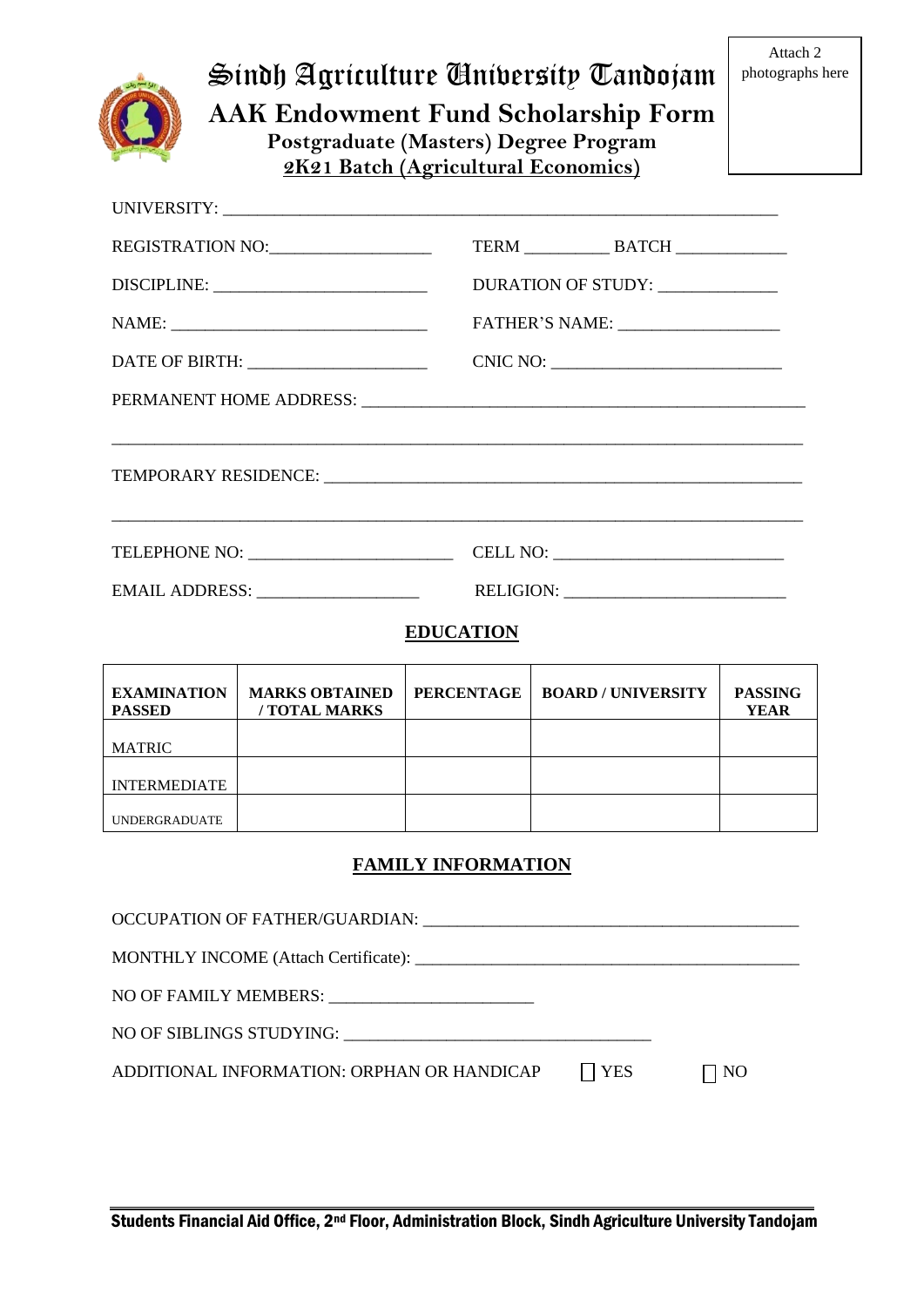

Sindh Agriculture University Tandojam **AAK Endowment Fund Scholarship Form Postgraduate (Masters) Degree Program 2K21 Batch (Agricultural Economics)**

\_\_\_\_\_\_\_\_\_\_\_\_\_\_\_\_\_\_\_\_\_\_\_\_\_\_\_\_\_\_\_\_\_\_\_\_\_\_\_\_\_\_\_\_\_\_\_\_\_\_\_\_\_\_\_\_\_\_\_\_\_\_\_\_\_\_\_\_\_\_\_\_\_\_\_\_\_\_\_\_\_\_

\_\_\_\_\_\_\_\_\_\_\_\_\_\_\_\_\_\_\_\_\_\_\_\_\_\_\_\_\_\_\_\_\_\_\_\_\_\_\_\_\_\_\_\_\_\_\_\_\_\_\_\_\_\_\_\_\_\_\_\_\_\_\_\_\_\_\_\_\_\_\_\_\_\_\_\_\_\_\_\_\_\_

\_\_\_\_\_\_\_\_\_\_\_\_\_\_\_\_\_\_\_\_\_\_\_\_\_\_\_\_\_\_\_\_\_\_\_\_\_\_\_\_\_\_\_\_\_\_\_\_\_\_\_\_\_\_\_\_\_\_\_\_\_\_\_\_\_\_\_\_\_\_\_\_\_\_\_\_\_\_\_\_\_\_

\_\_\_\_\_\_\_\_\_\_\_\_\_\_\_\_\_\_\_\_\_\_\_\_\_\_\_\_\_\_\_\_\_\_\_\_\_\_\_\_\_\_\_\_\_\_\_\_\_\_\_\_\_\_\_\_\_\_\_\_\_\_\_\_\_\_\_\_\_\_\_\_\_\_\_\_\_\_\_\_\_\_

\_\_\_\_\_\_\_\_\_\_\_\_\_\_\_\_\_\_\_\_\_\_\_\_\_\_\_\_\_\_\_\_\_\_\_\_\_\_\_\_\_\_\_\_\_\_\_\_\_\_\_\_\_\_\_\_\_\_\_\_\_\_\_\_\_\_\_\_\_\_\_\_\_\_\_\_\_\_\_\_\_\_

\_\_\_\_\_\_\_\_\_\_\_\_\_\_\_\_\_\_\_\_\_\_\_\_\_\_\_\_\_\_\_\_\_\_\_\_\_\_\_\_\_\_\_\_\_\_\_\_\_\_\_\_\_\_\_\_\_\_\_\_\_\_\_\_\_\_\_\_\_\_\_\_\_\_\_\_\_\_\_\_\_\_

Please briefly explain the reason for your eligibility for this scholarship:

## **UNDERTAKING**

The information given in this application is true to the best of my knowledge and I understand that any incorrect information will result in the cancellation of this application.

**NOTE:** SAU reserves the right to use information given in this form for verification and other purposes. In case, if any information given in this application is found incorrect or false after grant of financial assistance, the institute will be at liberty to stop assistance / scholarship and the student will have to refund all payment received and or penalty equal to total scholarship amount, as the case may be.

Parents / Guardian Signature

Applicant Signature

Dated:

Dated: